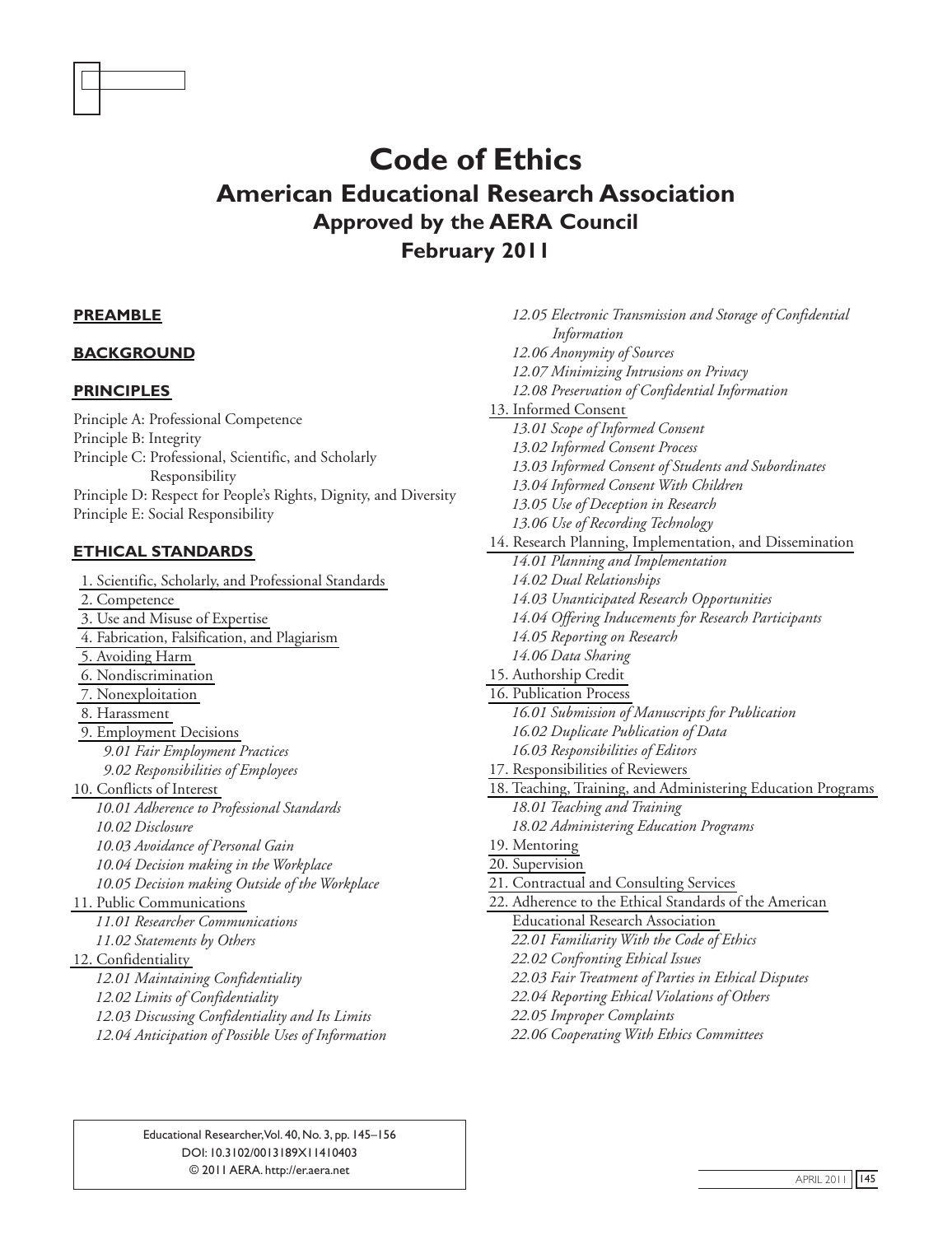## <span id="page-1-0"></span>**PREAMBLE**

The Code of Ethics of the American Educational Research Association (AERA) articulates a common set of values upon which education researchers build their professional and scientific work. The Code is intended to provide both the principles and the rules to cover professional situations encountered by education researchers. It has as its primary goal the welfare and protection of the individuals and groups with whom education researchers work. It also serves to educate education researchers, their students, and others who would benefit from understanding the ethical principles and standards that guide education researchers in their professional work. It is the individual responsibility of each education researcher to aspire to the highest possible standards of conduct in research, teaching, practice, and service.

Adhering to a set of ethical standards for an education researcher's work-related conduct requires a personal commitment to a lifelong effort to act ethically; to encourage ethical behavior by students, supervisors, supervisees, employers, employees, and colleagues; and to consult with others as needed concerning ethical problems. Each education researcher supplements, but does not violate, the values and rules specified in the ethical standards based on guidance drawn from personal values, culture, and experience.

#### **BACKGROUND**

The AERA Code of Ethics sets forth the principles and ethical standards that underlie education researchers' professional responsibilities and conduct. These principles and standards should be used as guidelines when examining everyday professional activities. They constitute normative statements of ethical behavior for education researchers and provide guidance on issues that education researchers may encounter in their professional work. Accordingly, from time to time, the Association reviews its Code of Ethics to ensure that the Code continues to educate and guide the field as new issues or dilemmas present themselves.

AERA's Code of Ethics consists of five Principles and specific Ethical Standards. This Code is accompanied by the Policies and Procedures of the AERA Ethics Committee, which describe the procedures for handling complaints of unethical conduct on matters pertaining to the activities and programs of AERA.

The *Principles* of the Code set forth for education researchers the highest ideals of professional conduct. Education researchers sometimes need to weigh competing or conflicting principles in specific situations, and they have a responsibility to engage in careful consideration of all relevant principles.

The *Ethical Standards* set forth rules forethical conduct by education researchers. Most of the Ethical Standards are written broadly in order to apply to education researchers in varied roles, and the application of an Ethical Standard may vary depending on the context. Although the Ethical Standards aim to cover most situations encountered by education researchers, they are not exhaustive. Any conduct that is not specifically addressed by this Code of Ethics is not necessarily ethical or unethical.

AERA's Code of Ethics embodies principles and standards of conduct expected of education researchers in their professional roles. Standards of conduct may also be specified by laws and

regulations, but it is the responsibility of AERA to specify the standards of ethical conduct expected of education researchers.

Membership in AERA commits members to adhere to the AERA Code of Ethics and to follow the Policies and Procedures of the AERA Ethics Committee. Members are advised of this obligation upon joining the Association and are advised that violations of the Code may lead to the imposition of sanctions, including termination of membership.

AERA may review complaints of ethical misconduct related to the activities or programs of AERA. Other bodies may choose to invoke these Ethical Standards in considering the professional conduct of education researchers. Private or personal activities having no connection to or effect on education researchers' performance of their professional roles are not covered by the guidance provided in the Code of Ethics.

#### **PRINCIPLES**

The following Principles serve as a guide for education researchers in determining ethical courses of action in various contexts. Each is essential, and together they exemplify the highest ideals of professional conduct.

#### **Principle A: Professional Competence**

Education researchers strive to maintain the highest levels of competence in their work; they recognize the limitations of their expertise; and they undertake only those tasks for which they are qualified by education, training, or experience. They recognize the need for ongoing education in order to remain professionally competent; and they utilize the appropriate scientific, scholarly, professional, technical, and administrative resources needed to ensure competence in their professional activities. They consult with other professionals when necessary for the benefit of their students, research participants, and clients.

#### **Principle B: Integrity**

Education researchers are honest, fair, and respectful of others in their professional activities—in research, teaching, practice, and service. Education researchers do not knowingly act in ways that jeopardize the welfare of others. Education researchers conduct their professional activities in ways that are worthy of trust and confidence.

## **Principle C: Professional, Scientific, and Scholarly Responsibility**

Education researchers adhere to the highest scientific and professional standards and accept responsibility for their work. Education researchers value the public trust in research and are concerned about their ethical behavior and the behavior of other education researchers that might compromise that trust. Education researchers understand that they form a community and show respect for other education researchers even when they disagree on theoretical, methodological, or personal approaches to professional activities. While endeavoring always to be collegial, education researchers must never let the desire to be collegial outweigh their shared responsibility for ethical behavior. When appropriate, they consult with colleagues in order to prevent or avoid unethical conduct.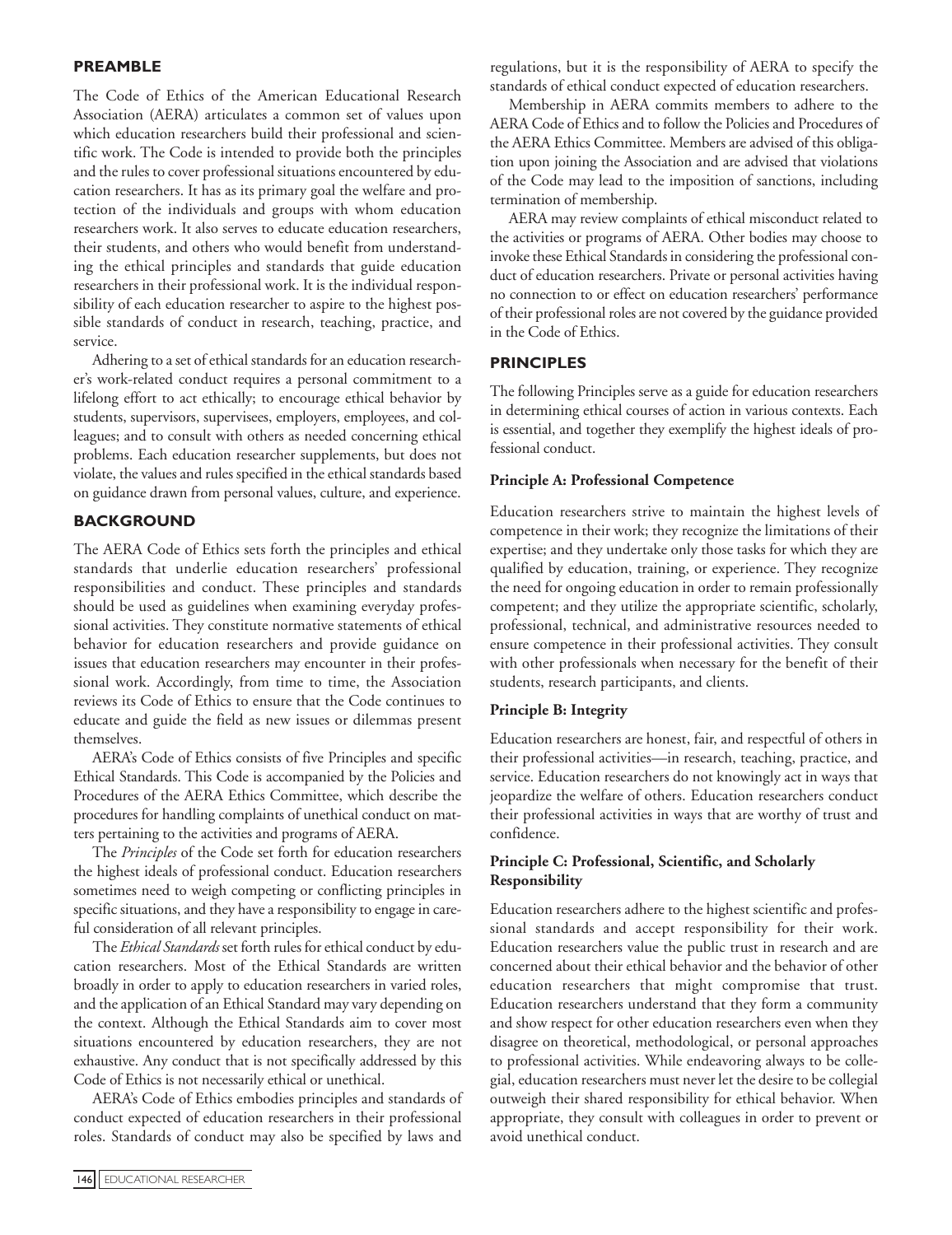# <span id="page-2-0"></span>**Principle D: Respect for People's Rights, Dignity, and Diversity**

Education researchers respect the rights, dignity, and worth of all people and take care to do no harm in the conduct of their work. In their research, they have a special obligation to protect the rights, welfare, and dignity of research participants. They are sensitive to cultural, individual, and role differences in teaching, studying, and providing service to groups of people with distinctive characteristics. They strive to eliminate bias in their professional activities, and they do not tolerate any forms of discrimination based on race; ethnicity; culture; national origin; gender; sexual orientation; gender identity; age; religion; language; disability; health conditions; socioeconomic status; or marital, domestic, or parental status.

In all of their work-related activities, education researchers acknowledge the rights of others to hold values, attitudes, and opinions that differ from their own, and they treat others with dignity and respect.

# **Principle E: Social Responsibility**

Education researchers are aware of their professional and scientific responsibility to the communities and societies in which they live and work.They apply and make public their knowledge in order to contribute to the public good. When undertaking research, they strive to advance scientific and scholarly knowledge and to serve the public good.

# **ETHICAL STANDARDS**

# **1. Scientific, Scholarly, and Professional Standards**

Education researchers adhere to the highest possible standards that are reasonable and responsible in their research, teaching, practice, and service activities.They rely on scientifically, scholarly, and professionally derived knowledge and act with honesty and integrity.

# **2. Competence**

- (a) Education researchers conduct research, teach, practice, and provide service only within the boundaries of their competence, based on their education, training, supervised experience, or appropriate professional experience.
- (b) Education researchers conduct research, teach, practice, and provide service in new areas or involving new techniques only after they have taken reasonable steps to ensure the competence of their work in these areas.
- (c) Education researchers who engage in research, teaching, practice, or service maintain awareness of current scientific, scholarly, and professional information in their fields of activity and undertake continuing efforts to maintain competence in the skills they use.

# **3. Use and Misuse of Expertise**

- (a) In research, teaching, practice, service, or other activities where education researchers render professional judgments or present their expertise, they accurately and fairly represent their areas and degrees of expertise.
- (b) Education researchers do not accept grants, contracts, consultation, or work assignments from individual or

organizational clients or sponsors that appear likely to compromise their ability to adhere to the standards in this Code of Ethics. Education researchers dissociate themselves from such activities when they discover a violation and are unable to achieve its correction.

- (c) Education researchers' scientific, scholarly, and professional judgments and actions may affect the lives of others; therefore, education researchers are alert to and guard against personal, financial, social, organizational, or political factors that might lead to misuse of their knowledge, expertise, or influence.
- (d) If education researchers learn of misuse or misrepresentation of their work, they take reasonable steps to correct the misuse or misrepresentation.

# **4. Fabrication, Falsification, and Plagiarism**

Education researchers do not engage in fabrication, falsification, or plagiarism in proposing, performing, or reviewing research, or in reporting research results.

- (a) Education researchers do not falsify or fabricate data, data sources, findings, claims, or credentials.
- (b) In their publications, presentations, teaching, practice, and service, education researchers explicitly identify, credit, and reference the author(s) when they take data or material verbatim from another person's work, whether it is published, unpublished, or electronically available.
- (c) In their publications, presentations, teaching, practice, and service, education researchers provide acknowledgment of and reference to the use of others' work, even if the work is not quoted verbatim or paraphrased, and they do not present others' work as their own whether it is published, unpublished, or electronically available.

# **5. Avoiding Harm**

Education researchers take reasonable steps to avoid harm to others in the conduct of their professional work. When unanticipated negative consequences occur, education researchers take immediate steps to minimize harm, including, if necessary, terminating the work.

## **6. Nondiscrimination**

Education researchers do not engage in discrimination in their work based on race; ethnicity; culture; national origin; gender; sexual orientation; gender identity; age; religion; language; disability; health conditions; socioeconomic status; marital, domestic, or parental status; or any other applicable basis proscribed by law.

# **7. Nonexploitation**

- (a) Whether for personal, economic, or professional advantage, education researchers do not exploit persons over whom they have direct or indirect supervisory, evaluative, or other authority, such as students, supervisees, employees, or research participants.
- (b) Education researchers do not directly supervise or exercise evaluative authority over any person with whom they have a romantic, sexual, or familial relationship, including students, supervisees, employees, or research participants.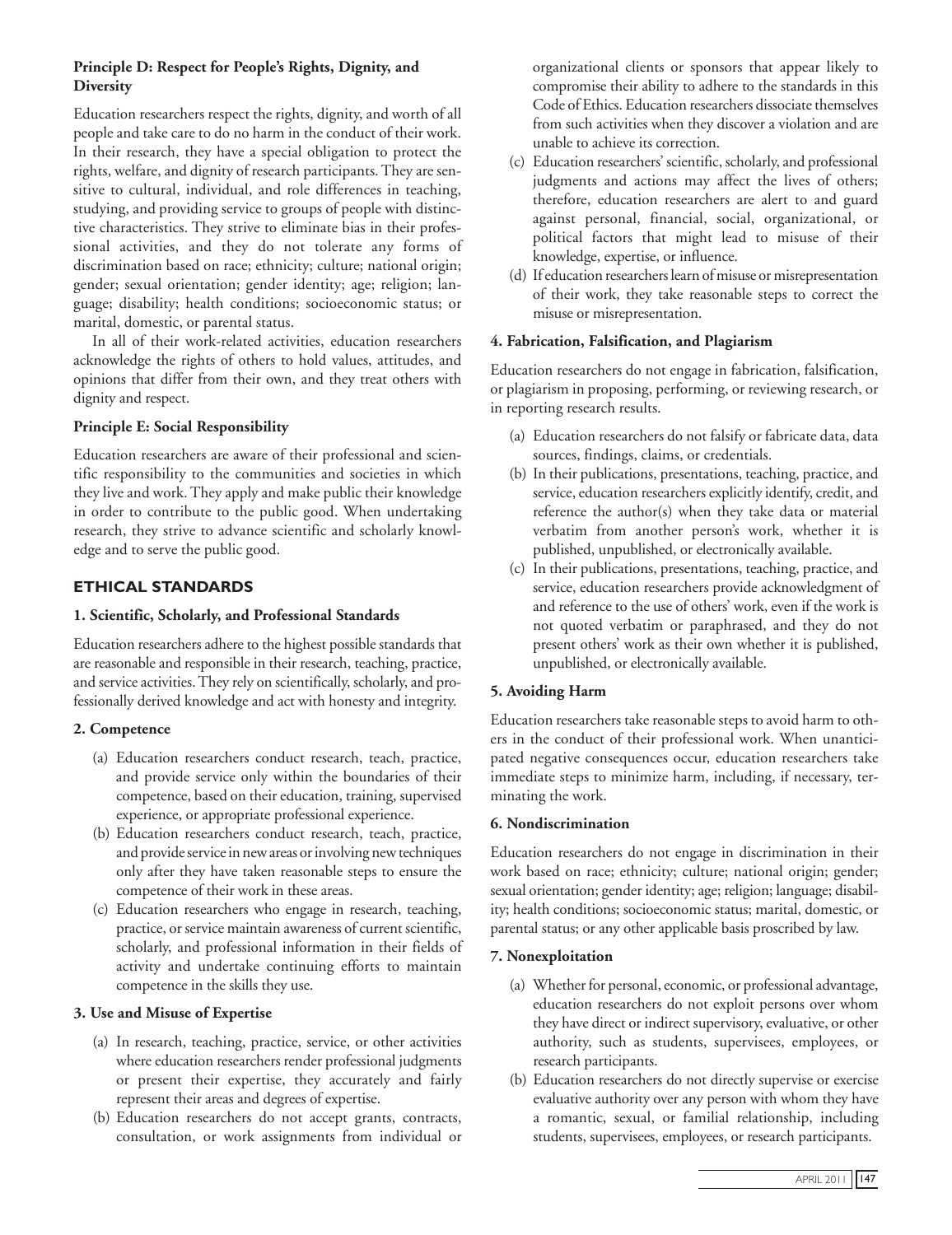#### <span id="page-3-0"></span>**8. Harassment**

Education researchers do not engage in harassment of any person, including students, supervisees, employees, or research participants based on factors such as race; ethnicity; culture; national origin; gender; sexual orientation; gender identity; age; religion; language; disability; health conditions; socioeconomic status; or marital, domestic, or parental status. Harassment consists of a single intense and severe act or of multiple persistent or pervasive acts which are demeaning, abusive, offensive, or create a hostile professional, workplace, or educational environment. Harassment may include unnecessary, exaggerated, or unwarranted attention or attack, whether verbal or nonverbal. Sexual harassment is sexual solicitation, physical advances, or verbal or nonverbal conduct that is sexual in nature.

#### **9. Employment Decisions**

Education researchers have an obligation to adhere to the highest ethical standards when seeking employment, when participating in employment-related decisions, or when planning to resign from a position.

#### *9.01 Fair Employment Practices*

- (a) When participating in employment-related decisions, education researchers make every effort to ensure equal opportunity and fair treatment to all employees and prospective employees. They do not discriminate in hiring, promotion, salary, treatment, or any other conditions of employment or career development on the basis of race; ethnicity; culture; national origin; gender; sexual orientation; gender identity; age; religion; language; disability; health conditions; socioeconomic status; marital, domestic, or parental status; or any other applicable basis proscribed by law.
- (b) When participating in employment-related decisions, education researchers specify the requirements for hiring, promotion, tenure, and termination and communicate these requirements thoroughly and as early as possible in the process to full- and part-time employees and prospective employees.
- (c) When participating in employment-related decisions, education researchers have the responsibility to inform themselves of fair employment codes, to communicate this information to employees, and to help create an atmosphere upholding fair employment practices for employees.
- (d) When participating in employment-related decisions, education researchers inform employees of any constraints on research and publication and negotiate clear under standings about any conditions that may limit research and scholarly activity.

#### *9.02 Responsibilities of Employees*

- (a) When seeking employment, education researchers present their professional qualifications and experiences honestly and accuately.
- (b) When leaving a position, permanently or temporarily, education researchers provide their employers with appropriate notice and take reasonable steps to reduce negative effects of leaving.

#### **10. Conflicts of Interest**

Education researchers avoid where possible or otherwise disclose and manage conflicts of interest and the appearance of conflicts of interest. Conflicts of interest arise when education researchers' personal, professional, or financial interests prevent them from performing their professional work in an unbiased manner. In research, teaching, practice, and service, education researchers are alert to situations that might cause a conflict of interest and take appropriate action to prevent conflict or otherwise disclose and manage it.

### *10.01 Adherence to Professional Standards*

Irrespective of their personal or financial interests or those of their employers or clients, education researchers adhere to scientific, scholarly, and professional standards in (1) the collection, analysis, or interpretation of data; (2) the reporting of research; (3) the teaching, professional presentation, or public dissemination of education research knowledge; and (4) the identification or implementation of appropriate contractual, consulting, or service activities.

#### *10.02 Disclosure*

Education researchers disclose relevant sources of financial support and relevant personal or professional relationships that may have the appearance of or potential for a conflict of interest to an employer or client, to the sponsors of their professional work, and to the public in written and verbal reports.

#### *10.03 Avoidance of Personal Gain*

- (a) Education researchers do not use or otherwise seek to gain from information or material received in a confidential context (e.g., knowledge obtained from reviewing a manuscript or serving on a proposal review panel), unless they have authorization to do so or until that information is otherwise made publicly available.
- (b) Education researchers do not seek to gain from confidential or proprietary information or material in an employment or client relationship without permission of the employer or client.

#### *10.04 Decision Making in the Workplace*

In their workplace, education researchers take appropriate steps to avoid conflicts of interest or the appearance of conflicts and carefully scrutinize potentially biasing affiliations or relationships. In research, teaching, practice, or service, such potentially biasing affiliations or relationships include, but are not limited to, situations involving family, business, or close personal friendships or people with whom education researchers have had strong conflict or disagreement.

#### *10.05 Decision Making Outside of the Workplace*

In professional activities outside of their workplace, education researchers who have biasing affiliations or relationships abstain from engaging in deliberations and decisions that allocate or withhold benefits or rewards from individuals or institutions. These biasing affiliations or relationships are: (1) current or prospective employment at an organization or institution that could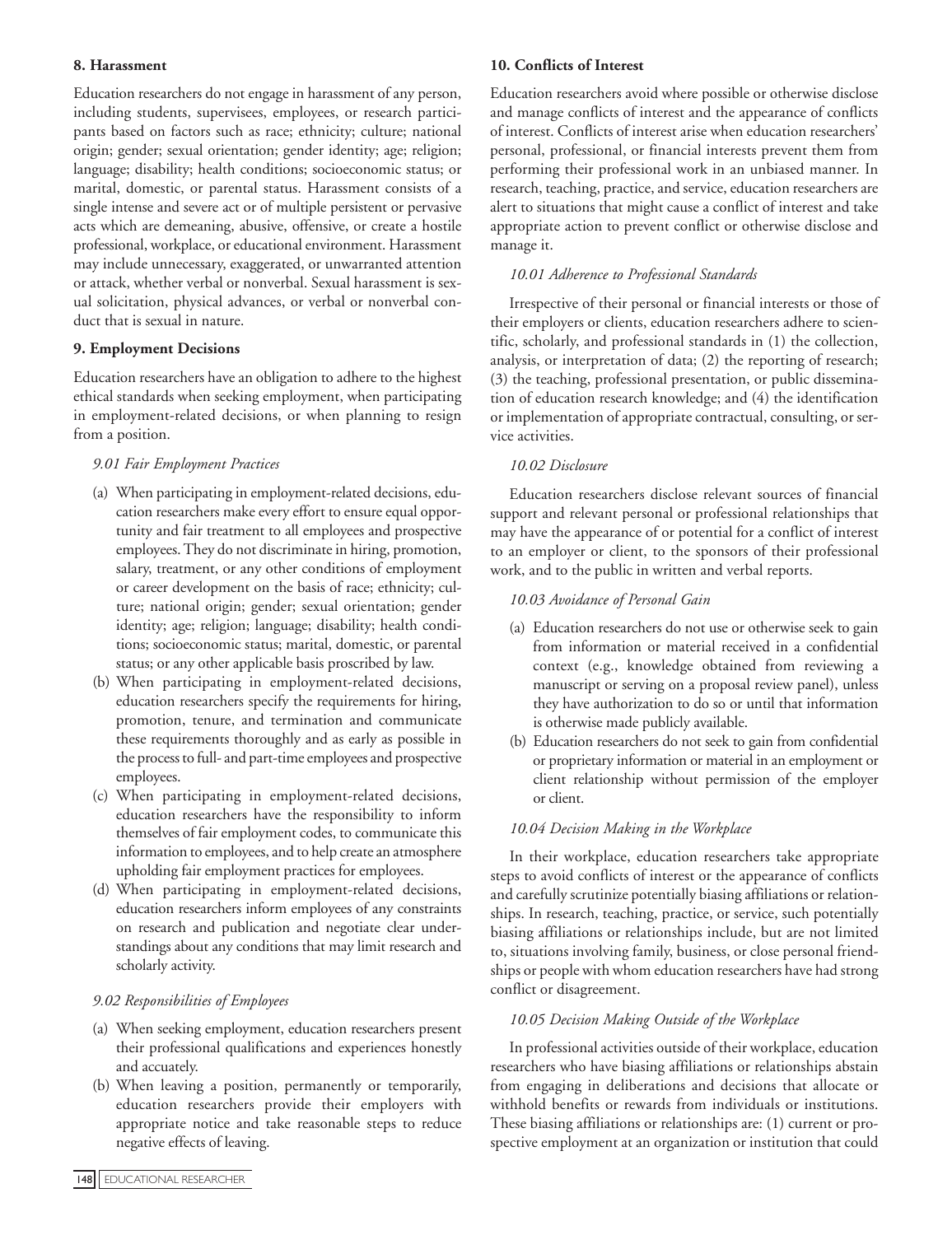<span id="page-4-0"></span>be construed as benefiting from the decision; (2) current service as an officer or board member of an organization or institution that could be construed as benefiting from the decision; (3) current or prospective employment at the same organization or institution where an individual could benefit from the decision; (4) having a spouse, domestic partner, or known relative who as an individual could benefit from the decision; or (5) having a current business or professional partner, research collaborator, employee, supervisee, or student who as an individual could benefit from the decision.

### **11. Public Communications**

Education researchers adhere to the highest professional standards in public communications about their professional services, credentials, expertise, work products, or publications, whether these communications are from themselves or from others on their behalf.

### *11.01 Researcher Communications*

- (a) Education researchers take steps to ensure the accuracy of all public communications. Such public communications include, but are not limited to, directory listings; personal resumes or curriculum vitae; advertising; brochures or printed matter; interviews or comments to the media; statements in legal proceedings; lectures and public oral presentations; or other published materials.
- (b) Education researchers do not make public statements that are false, deceptive, misleading, or fraudulent, either because of what they state, convey, or suggest or because of what they omit. Such activities include, but are not limited to, false or deceptive statements concerning their own or others' (1) training, experience, or competence; (2) academic degrees; (3) credentials; (4) institutional or association affiliations; (5) services; (6) fees; or (7) publications or research findings. Education researchers do not make false or deceptive statements concerning the scientific or scholarly basis for any professional services they may provide.
- (c) When education researchers provide professional advice, comment, or testimony to the public, the media, government, or other institutions, they take reasonable precautions to ensure that (1) the statements are based on appropriate research, literature, and practice; and (2) the statements are otherwise consistent with the Code of Ethics.
- (d) In working with the press, radio, television, online media or other communications media or in advertising in the media, education researchers are cognizant of potential conflicts of interest or appearances of such conflicts (e.g., providing compensation to employees of the media), and they adhere to the highest standards of professional honesty.

## *11.02 Statements by Others*

- (a) Education researchers who engage or employ others to create or place public statements that promote their work products, professional services, or other activities retain responsibility for such statements.
- (b) Education researchers make reasonable efforts to prevent others whom they do not directly engage or employ (such

as employers, publishers, sponsors, organizational clients, and members of the media) from making deceptive statements concerning their professional research, teaching, or practice activities.

#### **12. Confidentiality**

Education researchers ensure that confidential information is protected. They do so to ensure the integrity of research and the open communication with research participants and to protect sensitive information obtained in research, teaching, practice, and service. When gathering confidential information, education researchers take into account the long-term uses of the information, including its potential placement in public archives or the examination of the information by other researchers or practitioners.

#### *12.01 Maintaining Confidentiality*

- (a) Confidentiality agreements are made known to or established between education researchers and others at the outset of a scientific, scholarly, or professional relationship and are reviewed periodically as conditions require. See also 12.03(b).
- (b) Education researchers take reasonable precautions to protect the confidentiality of information related to research participants, students, employees, clients, and others when confidentiality has been provided or there is a reasonable expectation of confidentiality.
- (c) Confidential information provided by research participants, students, employees, clients, or others is treated as such by education researchers even if there is no legal protection or privilege requiring them to do so. Education researchers protect confidential information and do not allow information gained in confidence to be used in ways that would unfairly compromise research participants, students, employees, clients, or others.
- (d) Information provided under an understanding of confidentiality is treated as such even after the death of those providing that information.
- (e) Education researchers maintain the integrity of confidential deliberations, activities, or roles, including, where applicable, that of professional committees, review panels, or advisory groups.
- (f) Education researchers protect the confidentiality of student records, performance data, and personal information, whether verbal or written, given in the context of academic consultation, supervision, or advising.
- (g) Members of research or training teams and collaborating organizations with access to confidential information maintain confidentiality. To ensure that access to confidential information is restricted, principal investigators, other researchers, and administrators take steps necessary to protect confidentiality through appropriate data protection methods and plans.
- (h) When using private information about individuals collected by other persons, organizations, or institutions, education researchers protect the confidentiality of individually identifiable information. Information is private when an individual can reasonably expect that the information will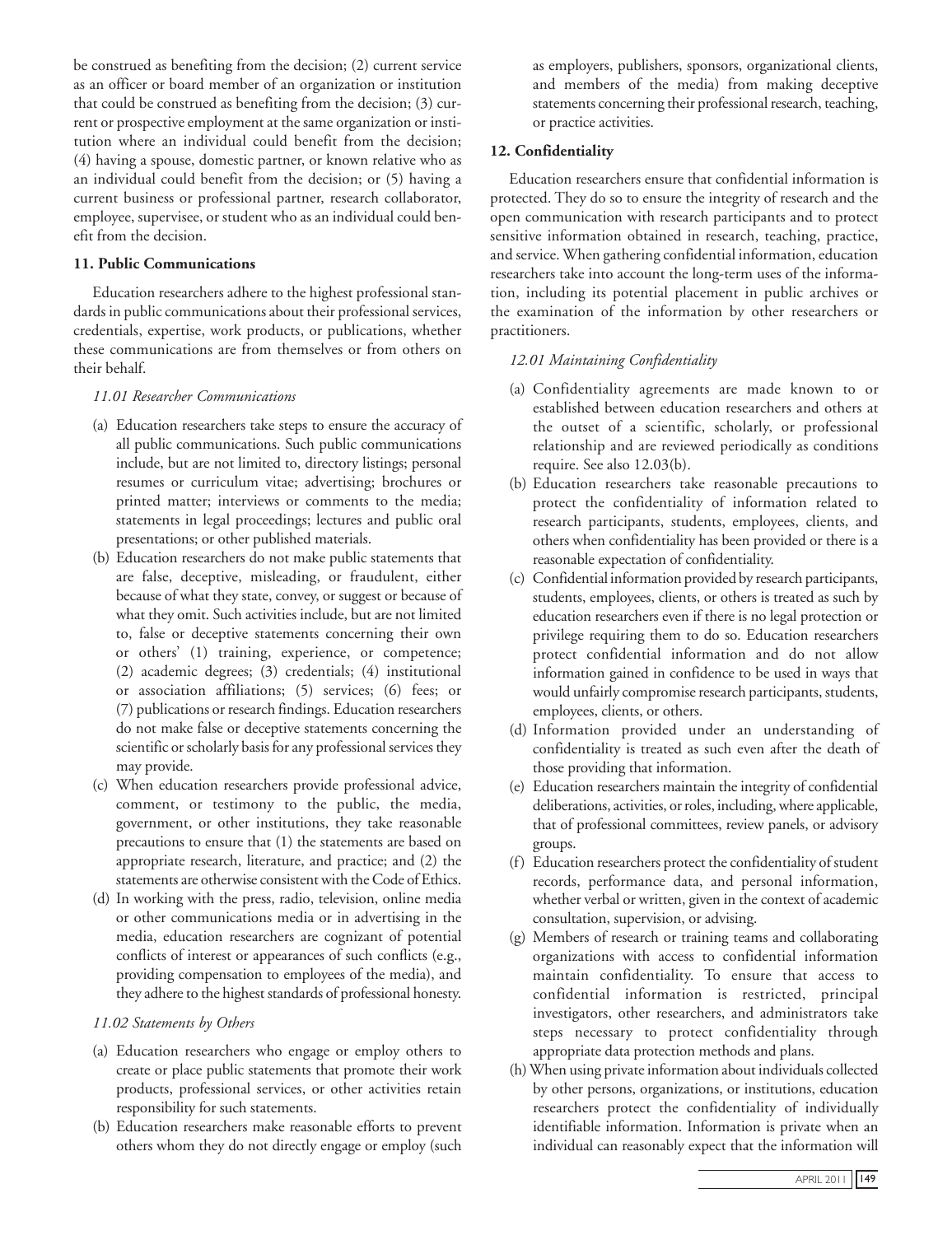not be made public with personal identifiers (e.g., student, medical, or employment records).

(i) Education researchers inform themselves fully about and use methods, procedures, and steps that can enhance confidentiality protections, including awareness of legal provisions.

# *12.02 Limits of Confidentiality*

- (a) Education researchers inform themselves fully about all laws, rules, or circumstances that may limit guarantees of confidentiality. They determine their ability to guarantee absolute confidentiality and, as appropriate, inform research participants, students, employees, clients, or others of any limitations to this guarantee at the outset, consistent with ethical standards set forth in 12.02(b).
- (b) Education researchers may confront unanticipated circumstances in which they become aware of information that is clearly health- or life-threatening to research participants, students, employees, clients, or others. In these cases, education researchers balance the importance of guarantees of confidentiality with other principles in this Code of Ethics, standards of conduct, and applicable law.
- (c) Confidentiality is not required with respect to observations in public places, activities conducted in public, or other settings where no rules of privacy are provided by law or custom. Similarly, confidentiality is not required in the case of information from publicly available records.

## *12.03 Discussing Confidentiality and Its Limits*

- (a) When education researchers establish a scientific, scholarly, or professional relationship with persons, they discuss (1) the relevant limitations on confidentiality, and (2) the foreseeable uses of the information generated through their professional work.
- (b) Unless it is not feasible or is counterproductive, the discussion of confidentiality occurs both at the outset of the relationship and thereafter as new circumstances may warrant.

## *12.04 Anticipation of Possible Uses of Information*

- (a) When research requires maintaining personal identifiers in databases or systems of records, education researchers remove such identifiers before the information is made publicly available.
- (b) When removal or masking of personal identifiers is not feasible, education researchers take reasonable steps to determine that appropriate consent of personally identifiable individuals has been obtained before they transfer such data to others or review such data collected by others. When it is not feasible to obtain consent for subsequent use, education researchers take steps to ensure that access to such data occurs only under restricted conditions where users agree to honor confidentiality agreements or protections in place.
- (c) When confidential information concerning research participants, clients, or other recipients of service is entered into databases or systems of records available to persons

without the prior consent of the relevant parties, education researchers protect the privacy of others by not including personal identifiers or by employing other techniques that mask or control disclosure of individual identities.

# *12.05 Electronic Transmission and Storage of Confidential Information*

Education researchers protect confidential data, information, or communication in their storage, delivery, or transfer over computer networks or other electronic means. Education researchers are attentive to the problems of maintaining confidentiality and control over sensitive material and data when use of technology, such as computer networks, may open their professional, scientific, and scholarly communication to unauthorized persons or inadvertent disclosure.

## *12.06 Anonymity of Sources*

- (a) Education researchers do not disclose in their writings, lectures, websites, or other public media confidential, personally identifiable information concerning their research participants, students, individual or organizational clients, or other recipients of their service which is obtained during the course of their work, unless consent from individuals or their legally authorized representatives has been obtained.
- (b) When confidential information is used in scientific, scholarly, and professional presentations, education researchers disguise the identity of research participants, students, individual or organizational clients, or other recipients of their service.

## *12.07 Minimizing Intrusions on Privacy*

- (a) To minimize intrusions on privacy, education researchers include in written and oral reports, consultations, and public communications only information germane to the purpose for which the communication is made.
- (b) Education researchers discuss confidential information or evaluative data concerning research participants, students, supervisees, employees, and individual or organizational clients only for appropriate scientific, scholarly, or professional purposes and only with persons authorized to discuss such matters.

## *12.08 Preservation of Confidential Information*

- (a) Education researchers take reasonable steps to ensure that records, data, or information are preserved in a confidential manner consistent with the requirements of this Code of Ethics, recognizing that ownership of records, data, or information may also be governed by law or institutional principles.
- (b) Education researchers plan so that confidentiality of records, data, or information is protected in the event of the education researcher's death, incapacity, or withdrawal from the position or practice.
- (c) When education researchers transfer confidential records, data, or information to other persons or organizations, they obtain assurances that the recipients of the records,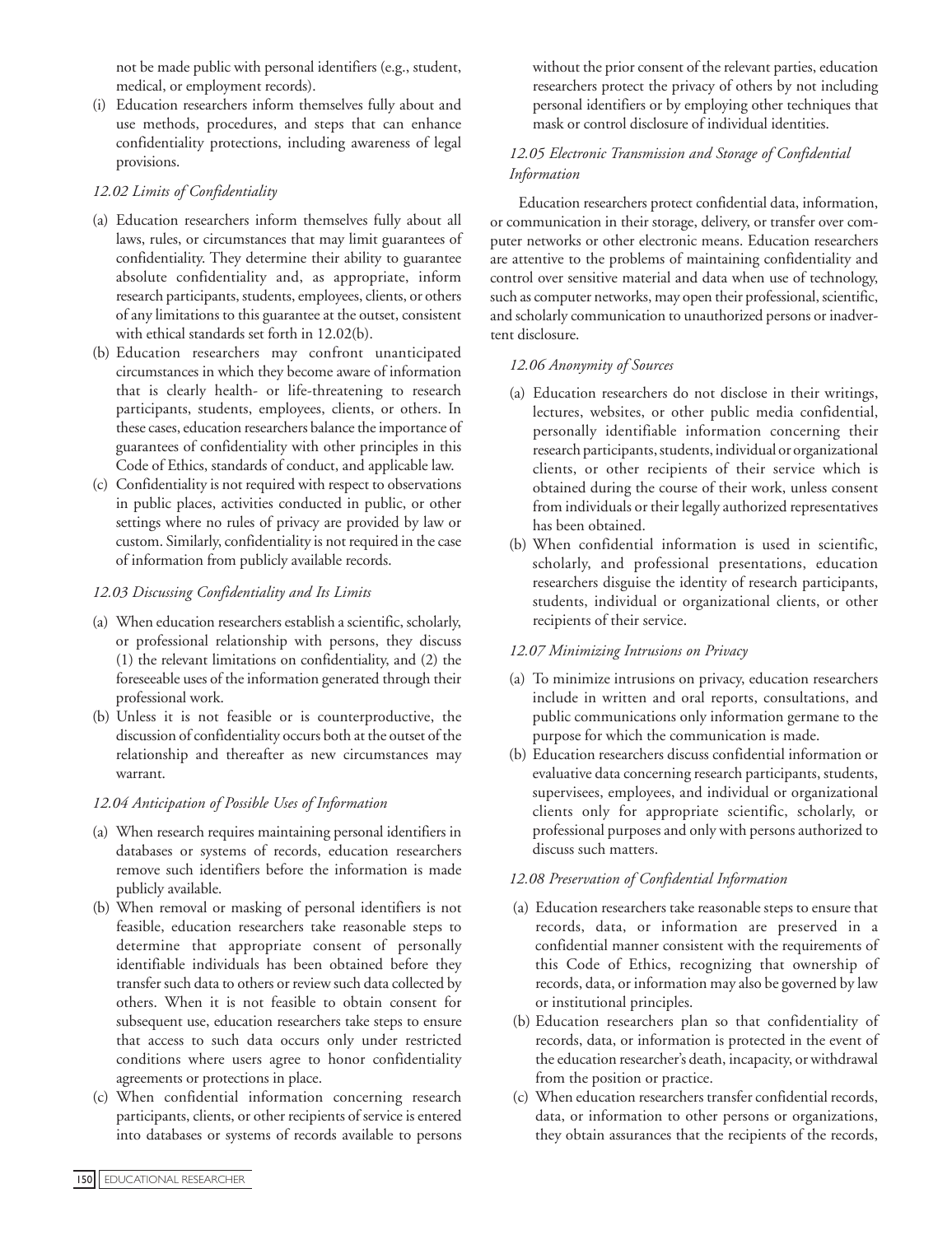<span id="page-6-0"></span>data, or information will employ measures to protect confidentiality at least equal to those originally pledged.

(d) Education researchers take reasonable steps to ensure that they protect the identity of research participants in disseminating their research findings to the extent provided under assurances of confidentiality.

# **13. Informed Consent**

Informed consent is a basic ethical tenet of scientific research on human populations. Education researchers do not involve a human being as a participant in research without the informed consent of the participant or the participant's legally authorized representative, except as otherwise specified in this Code (see, e.g., 13.01[b] and [c]). Education researchers recognize the possibility of undue influence or subtle pressures on research participants that may derive from researchers' expertise or authority, and they take this into account in designing informed consent procedures.

#### *13.01 Scope of Informed Consent*

- (a) Education researchers conducting research obtain and document written or oral consent from research participants or their legally authorized representatives (1) when data are collected from research participants through any form of communication, interaction, or intervention; or (2) when behavior of research participants occurs in a private context where an individual can reasonably expect that no observation or reporting is taking place. Education researchers obtain consent in a manner that is understandable and appropriate to research participants.
- (b) Education researchers may seek waivers of consent when (1) the research involves no more than minimal risk for research participants, and (2) the research could not practicably be carried out were informed consent to be required. Education researchers recognize that waivers of consent require approval from institutional review boards or, in the absence of such boards, guidance from another authoritative body with expertise on the ethics of research. Under such circumstances, the confidentiality of any personally identifiable information must be maintained unless otherwise set forth in 12.02(b).
- (c) Education researchers may conduct research in public places or use publicly available information about individuals (e.g., naturalistic observations in public places, analysis of public records, or archival research) without obtaining consent. If, under such circumstances, education researchers have any doubt whatsoever about the need for informed consent, they consult with institutional review boards or, in the absence of such boards, with another authoritative body with expertise on the ethics of research before proceeding with such research.
- (d) In undertaking research with vulnerable populations (e.g., children, youth, special needs students, recent immigrant populations), education researchers take special care to ensure that the voluntary nature of the research is understood and that consent or assent is not coerced. In all other respects, education researchers adhere to the standards set forth in 13.01(a)–(c).

(e) Education researchers are conversant with and conform to applicable state and federal regulations and, where applicable, institutional review board requirements for obtaining informed consent for research.

#### *13.02 Informed Consent Process*

- (a) When informed consent is required, education researchers enter into an agreement with research participants or their legally authorized representatives that clarifies the nature of the research and the responsibilities of the investigator prior to conducting the research.
- (b) When informed consent is required, education researchers use written or oral language that is understandable to and respectful of research participants or their legally authorized representatives.
- (c) When informed consent is required, education researchers provide research participants or their legally authorized representatives with the opportunity to ask questions about any aspect of the research, at any time during or after their participation in the research.
- (d) When informed consent is required, education researchers inform research participants or their legally authorized representatives of the nature of the research; they indicate to participants that their participation or continued participation is voluntary; they inform participants of significant factors that may be expected to influence their willingness to participate (e.g., possible risks and benefits of their participation); and they explain other aspects of the research and respond to questions from prospective participants. Also, if relevant, education researchers explain that refusal to participate or withdrawal from participation in the research involves no penalty, and they explain any foreseeable consequences of declining or withdrawing. Education researchers explicitly discuss confidentiality and, if applicable, the extent to which confidentiality may be limited as set forth in 12.02(b).
- (e) When informed consent is required, education researchers keep records regarding said consent. They recognize that consent is a process that involves oral and/or written consent.
- (f) Education researchers honor all commitments they have made to research participants as part of the informed consent process except where unanticipated circumstances demand otherwise as set forth in 12.02(b).

#### *13.03 Informed Consent of Students and Subordinates*

When undertaking research at their own institutions or organizations with research participants who are students or subordinates, education researchers take special care to protect the prospective participants from adverse consequences of declining or withdrawing from participation. See also 7(a) and 14.02.

### *13.04 Informed Consent With Children*

(a) In undertaking research with children, education researchers obtain the consent of a parent or a legally authorized guardian. Education researchers may seek waivers of parental or guardian consent when (1) the research involves no more than minimal risk for the research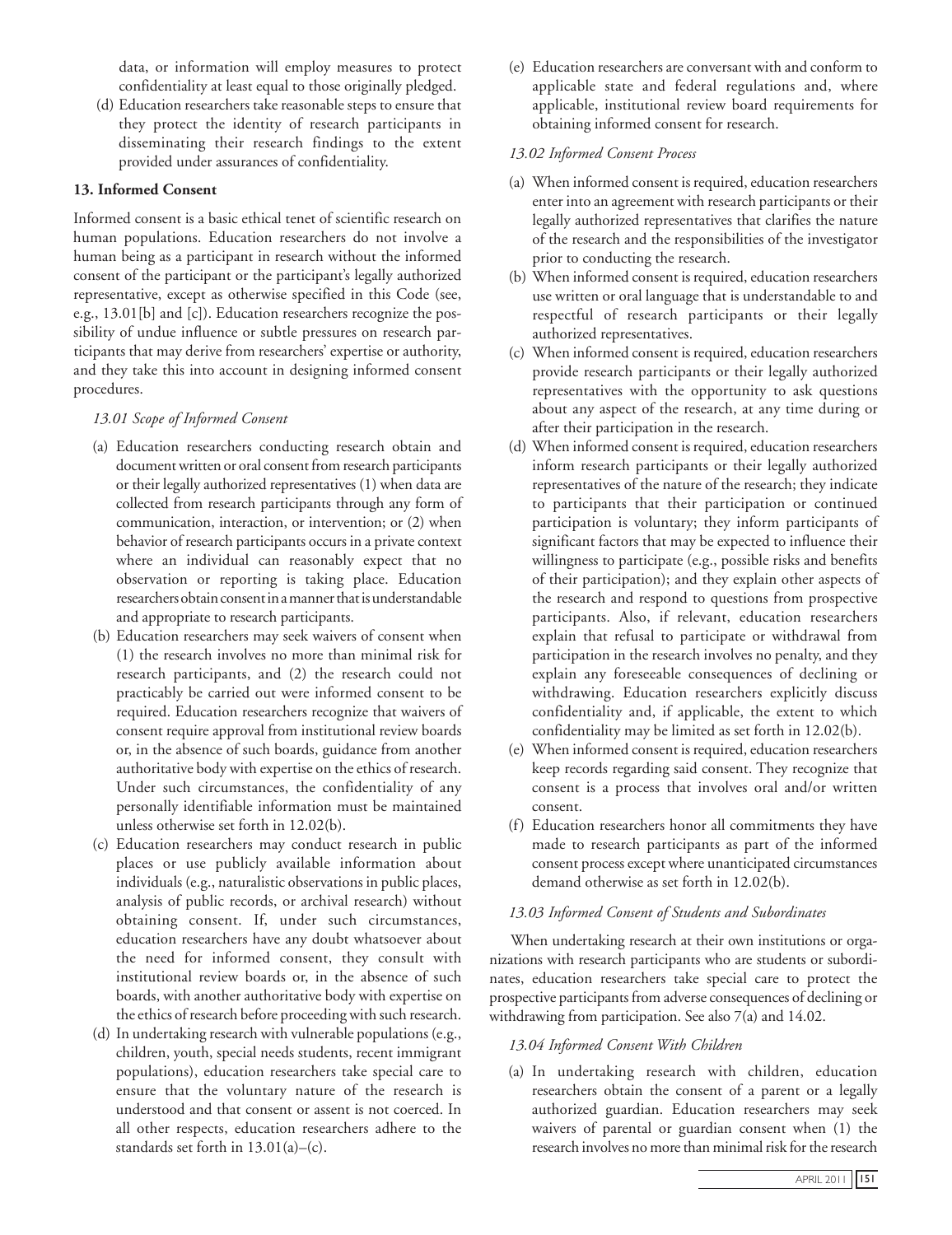<span id="page-7-0"></span>participants, and (2) the research could not practicably be carried out were consent to be required, or (3) the consent of a parent or guardian is not a reasonable requirement to protect the child (e.g., in the case of neglected or abused children).

- (b) In undertaking research with children, education researchers obtain the assent (that is, the agreement) of children to participate, to the extent that the children are capable of providing such assent, except under circumstances where assent may not be required consistent with the waiver condition as set forth in 13.01(b).
- (c) Education researchers recognize that waivers of consent from a child and a parent or guardian require approval from institutional review boards or, in the absence of such boards, from another authoritative body with expertise on the ethics of research. Under such circumstances, the confidentiality of any personally identifiable information must be maintained unless otherwise set forth in 12.02(b).

# *13.05 Use of Deception in Research*

- (a) Education researchers do not use deceptive techniques (1) unless they have determined that their use poses no more than minimal risk to research participants; that their use is justified by the study's prospective scientific, scholarly, educational, or applied value; and that equally effective alternative procedures that do not use deception are not feasible; and (2) unless they have obtained the approval of institutional review boards or, in the absence of such boards, of another authoritative body with expertise on the ethics of research.
- (b) Education researchers never deceive research participants about significant aspects of the research that would affect their willingness to participate, such as physical risks, discomfort, or unpleasant emotional experiences.
- (c) When deception is an integral feature of the design and conduct of research, education researchers attempt to correct any misconception that research participants may have no later than at the conclusion of the research.
- (d) On rare occasions, education researchers may need to conceal their identities in order to undertake research that could not practicably be carried out were they to be known as researchers. Under such circumstances, education researchers undertake the research only if it involves no more than minimal risk for the research participants and if they have obtained approval to proceed in this manner from an institutional review board or, in the absence of such boards, from another authoritative body with expertise on the ethics of research. Under such circumstances, confidentiality must be maintained unless otherwise set forth in 12.02(b).

# *13.06 Use of Recording Technology*

Education researchers obtain informed consent from research participants, students, employees, clients, or others prior to photographing, videotaping, filming, or recording them in any form, unless these activities involve simply naturalistic observations in public places and it is not anticipated that the recording will be used in a manner that could cause personal identification or harm.

# **14. Research Planning, Implementation, and Dissemination**

Education researchers have an obligation to promote the integrity of research and to ensure that they comply with the ethical tenets of research in the planning, implementation, and dissemination of research. They do so in order to advance knowledge, to minimize the possibility that results will be misleading, and to protect the rights of research participants.

# *14.01 Planning and Implementation*

- (a) In planning and implementing research, education researchers minimize the possibility that results will be misleading.
- (b) Education researchers take steps to implement protections for the rights and welfare of research participants and other persons affected by the research.
- (c) In their research, education researchers do not encourage activities or behave in ways that are health- or lifethreatening to research participants or others.
- (d) In planning and implementing research, education researchers consult those with expertise concerning any specific population under investigation or likely to be affected.
- (e) In planning research, education researchers anticipate legal requirements or circumstances that might make it difficult to guarantee confidentiality to research participants. (See 12.02[a].) Education researchers take steps necessary and appropriate to minimize risk through secure data protection plans and in the dissemination of results. (See also, e.g., 12.01[g] and 12.08[d].)
- (f) In planning and implementing research, education researchers consider its ethical acceptability as set forth in this Code of Ethics. If the best ethical practice is unclear, education researchers consult with institutional review boards or, in the absence of such review boards, with another authoritative body with expertise on the ethics of research.
- (g) Education researchers are responsible for the ethical conduct of research conducted by them or by others under their supervision or authority. Those working under the supervision or authority of others remain responsible for their own ethical conduct.

## *14.02 Dual Relationships*

In planning research, education researchers select research participants with whom they have no other relationship (e.g., teacher, supervisor, mentor, or employer). If research opportunities or circumstances require selection of research participants with whom education researchers have another such relationship, researchers take particular care to ensure that consent to participate is voluntary and free of coercion. Education researchers also take particular care that information used, gathered, or reported as part of the research is handled in such a manner to ensure that risk of harm to the research participants is minimized and does not exceed what otherwise would be anticipated for research participants in similar circumstances where there is no such dual relationship. See also 7(a) and 13.03.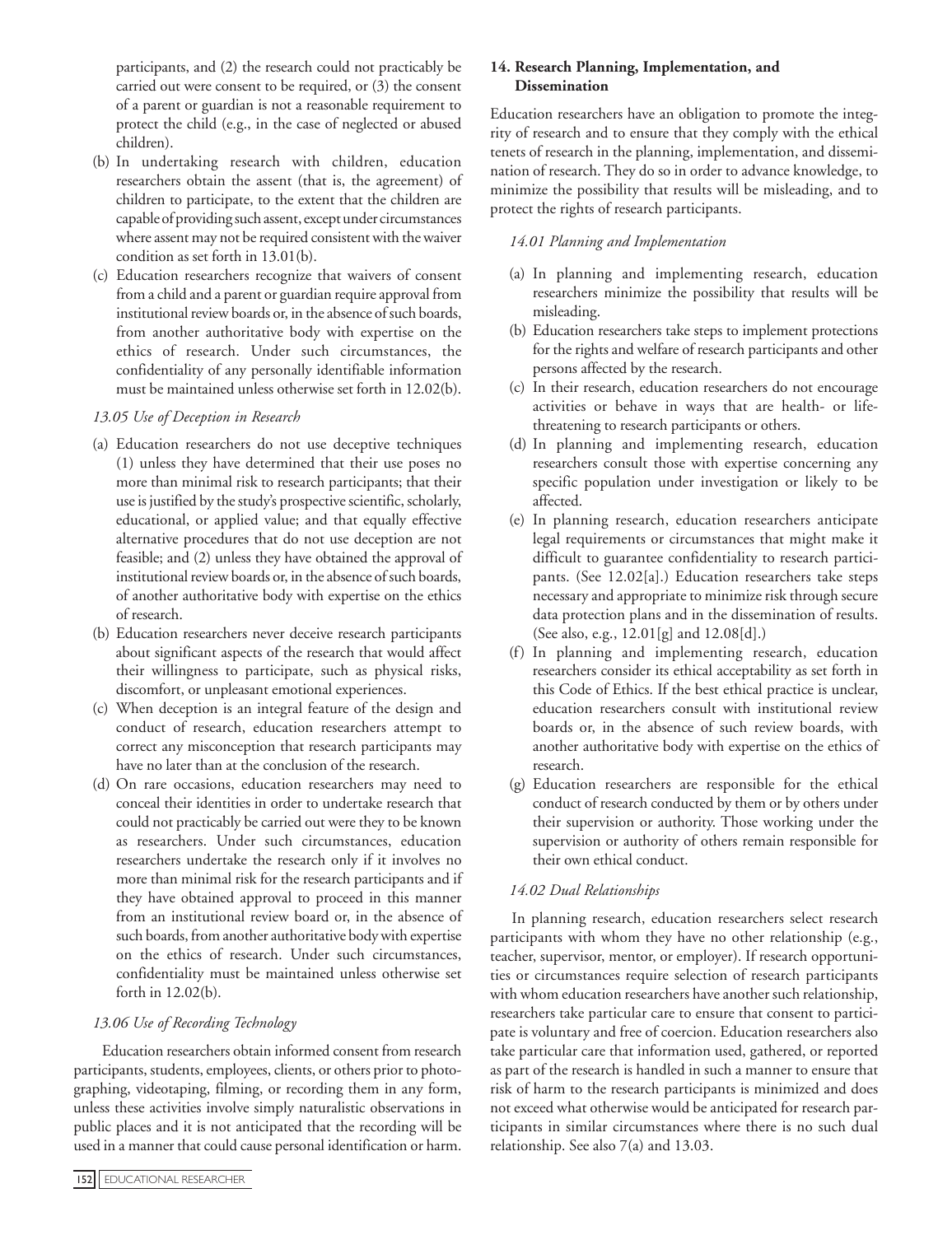## <span id="page-8-0"></span>*14.03 Unanticipated Research Opportunities*

If during the course of nonresearch activities (e.g., teaching, practice, service, or nonprofessional activities), education researchers determine that they wish to undertake research that was not previously anticipated, they make known their intentions to the potential research participants and take steps to ensure that the research is undertaken consonant with ethical principles, especially thoserelating to confidentiality and informed consent. Under such circumstances, education researchers seek the approval of institutional review boards or, in the absence of such review boards, of another authoritative body with expertise on the ethics of research.

# *14.04 Offering Inducements for Research Participants*

Education researchers do not offer excessive or inappropriate financial or other inducements to obtain the participation of research participants, particularly when it might unduly influence the decision to participate. Education researchers may provide incentives to the extent that resources are available and appropriate.

# *14.05 Reporting on Research*

- (a) Education researchers are responsible for making known their research findings except where unanticipated circumstances beyond their control or proprietary agreements with employers, contractors, or clients preclude such dissemination.
- (b) In presenting their work, education researchers report their findings fully and do not omit relevant data. They report results whether they support or contradict the expected outcomes.
- (c) Education researchers take particular care to state all relevant qualifications on the findings and interpretation of their research. Education researchers also disclose underlying assumptions, theories, methods, measures, and research designs that might bear upon findings and interpretations of their work.
- (d) In reporting on research, education researchers present their findings consonant with any consent agreements with research participants and any other agreements with respect to gaining access to research sites or data.
- (e) Consistent with the spirit of full disclosure of methods and analyses, once findings are publicly disseminated, education researchers permit the open assessment of data and other relevant materials and verification of findings by other responsible researchers with appropriate confidentiality safeguards, where applicable, to protect the identity of research participants.
- (f) In reporting on research that uses data under limited access or licensing arrangements, education researchers provide sufficiently detailed information so that others can verify or further analyze these data if they gain access to the data under similar circumstances.
- (g) If education researchers discover significant errors in their publication or presentation of data, they take reasonable steps to address such errors in a correction, a retraction, published erratum, or other public forum as appropriate.
- (h) In reporting on research, education researchers address any potential conflicts of interest that may have influenced or

have the appearance of influencing the research, along with a statement of how these were managed in the conduct of the research.

- (i) Education researchers report sources of financial support in their written papers and note any special relations to any sponsor. In special circumstances, education researchers may withhold the names of specific sponsors if they provide an adequate and full description of the nature and interest of the sponsor.
- (j) Education researchers take special care to report accurately the results of others' scholarship by using correct information and citations when presenting the work of others in publications, teaching, practice, and service settings.

# *14.06 Data Sharing*

- (a) Education researchers share data and pertinent documentation as a regular practice. Education researchers make their data available after completion of the project or its major publications for verification or other analyses by other researchers, except where proprietary agreements with employers, contractors, or clients preclude such accessibility or when it is impossible to share data in any useful form.
- (b) In sharing data, education researchers take appropriate steps to protect the confidentiality of the data and the identity of research participants. When appropriate future use necessitates access to identifiable data, researchers take steps to ensure that the data are accessible under appropriate restrictions where the confidentiality of research participants can besecured. See also 12.04(b) and 12.08(c).
- (c) Education researchers anticipate data sharing as an integral part of a research plan whenever data sharing is feasible.
- (d) Education researchers share data in a form that is consonant with research participants' interests and protect the confidentiality of the information they have been given. They maintain the confidentiality of data, whether legally required or not; remove personal identifiers before data are shared; and, if necessary, use other disclosure-avoidance techniques. When data are shared with personally identifiable information, education researchers take steps to ensure that access is provided only under restricted conditions where users agree to protect the confidentiality of the data consonant with prior commitments.
- (e) Education researchers who do not otherwise place data in public archives keep data available and retain documentation relating to the research for a reasonable period of time after publication or dissemination of results and share data consonant with 14.06(a).
- (f) Education researchers who use data from others for further analyses explicitly acknowledge the contribution of the initial researchers.

# **15. Authorship Credit**

(a) Education researchers ensure that all who have made a substantive contribution to an intellectual product are listed as authors.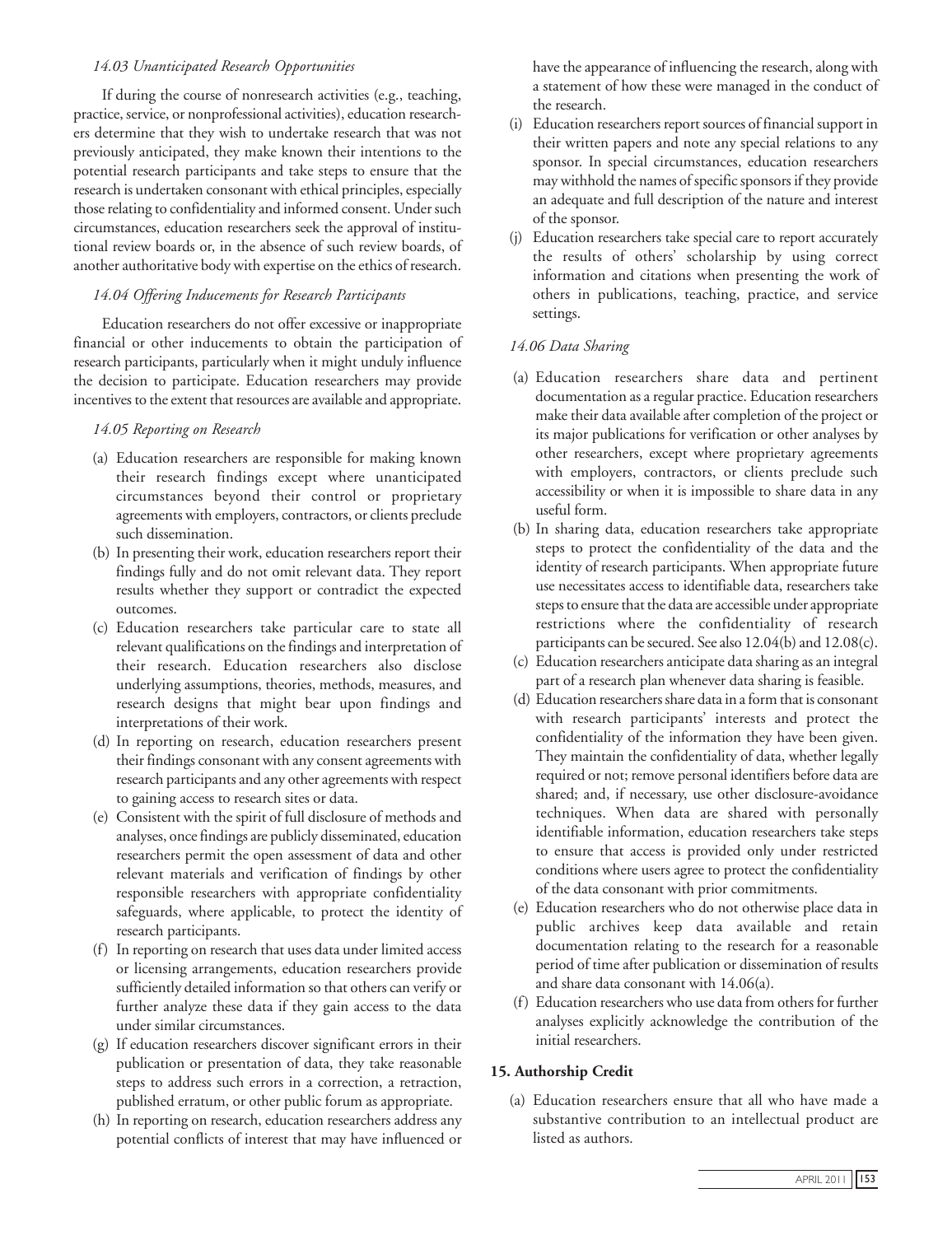- <span id="page-9-0"></span>(b) Education researchers take responsibility and credit, including authorship credit, only for work they have actually performed or to which they have contributed.
- (c) Education researchers ensure that principal authorship, authorship order, and other publication credits are based on the relative scientific or professional contributions of the individuals involved, regardless of their status. Education researchers specify the criteria for making these determinations at the outset of the writing process.
- (d) A student is usually listed as principal author on any multiple-authored publication that substantially derives from the student's dissertation or thesis.

## **16. Publication Process**

Education researchers adhere to the highest ethical standards, including standards of competence, when participating in publication and review processes as authors or editors.

#### *16.01 Submission of Manuscripts for Publication*

- (a) In cases of multiple authorship, education researchers confer with all other authors prior to submitting work for publication and establish mutually acceptable authorship agreements regarding the submission.
- (b) In submitting a manuscript to a professional journal, book series, or edited book, education researchers grant that publication first claim to publication except where explicit policies allow multiple submissions. Education researchers do not submit a manuscript to a second publication until after an official decision has been received from the first publication or until the manuscript is withdrawn. Education researchers submitting a manuscript for publication in a journal, book series, or edited book can withdraw the manuscript from consideration until an official acceptance is made.
- (c) Education researchers do not submit a book manuscript to multiple publishers unless the submission guidelines of the publishers permit the practice. Once education researchers have signed a contract, they may not withdraw a manuscript from publication unless there is reasonable cause to do so.
- (d) In submitting a manuscript for publication, education researchers make data available upon an editor's request to verify a finding or address questions that arise in the course of review.

#### *16.02 Duplicate Publication of Data*

- (a) Education researchers do not submit for subsequent publication work that has been previously published unless it is published with citation to the first publication and undertaken consistent with any applicable laws and agreements.
- (b) When education researchers publish data or findings that they have previously published elsewhere, they accompany these publications with proper acknowledgment.

## *16.03 Responsibilities of Editors*

(a) When serving as editors of journals or book series, education researchers are fair in the application of standards for publication and operate without favoritism or malice. As editors, education researchers are cognizant of any potential conflicts of interest.

- (b) When serving as editors of journals or book series, education researchers ensure the confidential nature of the review process and supervise editorial office staff, including students, in accordance with practices that maintain confidentiality.
- (c) When serving as editors of journals or book series, education researchers are bound to publish all manuscripts accepted for publication unless major errors or ethical violations (e.g., plagiarism or other misconduct) are discovered after acceptance.
- (d) When serving as editors of journals or book series, education researchers ensure the anonymity of reviewers unless they otherwise receive permission from reviewers to reveal their identity. Editors ensure that their staff conforms to this practice.
- (e) When serving as journal editors, education researchers ensure the anonymity of authors unless and until a manuscript is accepted for publication or unless the established practices of the journal are known to be otherwise.
- (f) When serving as journal editors, education researchers take steps to provide for the timely review of all manuscripts and respond promptly to inquiries about the status of the review.

#### **17. Responsibilities of Reviewers**

Education researchers adhere to the highest ethical standards, including standards of competence, when serving as reviewers for publication, grant support, or other evaluation purposes.

- (a) In reviewing material submitted for publication, grant support, or other evaluation purposes, education researchers respect the confidentiality of the process and the proprietary rights in such information of those who submitted it.
- (b) Education researchers disclose conflicts of interest or decline requests for reviews of the work of others where conflicts of interest are involved.
- (c) If asked to review a manuscript, book, or proposal they have previously reviewed, education researchers make it known to the person making the request (e.g., editor, program officer) unless it is clear that they are being asked to provide a reappraisal.

#### **18. Teaching, Training, and Administering Education Programs**

Education researchers who serve as teachers, trainers, or administrators of education and training programs perform their responsibilities conscientiously, competently, and with integrity. They model and foster ethical behavior for their students and trainees.

## *18.01 Teaching and Training*

(a) Education researchers who are responsible for teaching and training perform these responsibilities with appropriate skills and knowledge or are receiving appropriate training.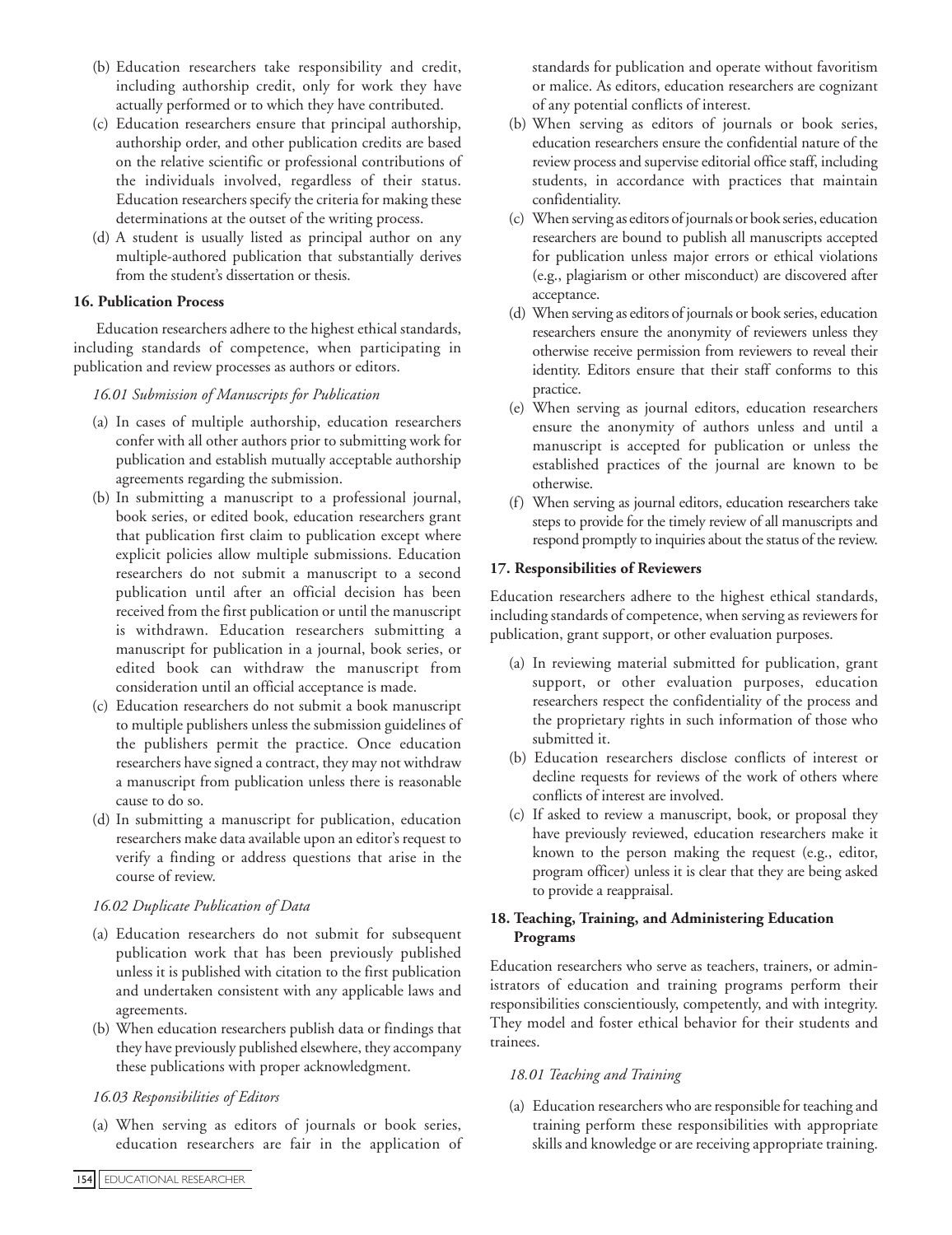- <span id="page-10-0"></span>(b) Education researchers provide accurate information at the outset about their courses, particularly regarding the subject matter to be covered, bases for evaluation, and the nature of course experiences.
- (c) Education researchers make decisions concerning textbooks, course content, course requirements, and grading solely on the basis of educational criteria without regard for financial or other incentives.
- (d) Education researchers provide proper training and supervision to their teaching assistants and other teaching trainees and take reasonable steps to ensure that such persons perform these teaching responsibilities responsibly, competently, and ethically.
- (e) Education researchers do not permit personal animosities or intellectual differences with colleagues to foreclose students' or supervisees' access to these colleagues or to interfere with student or supervisee learning, academic progress, or professional development.

#### *18.02 Administering Education Programs*

- (a) Education researchers who are responsible for education and training programs seek to ensure that the programs are competently designed, provide relevant experiences, and meet all goals for which claims are made by the program.
- (b) Education researchers who are responsible for education and training programs seek to ensure that there is an accurate description of the program content, training goals and objectives, and requirements that must be met for satisfactory completion of the program.
- (c) Education researchers who are responsible for education and training programs take steps to ensure that graduate assistants and temporary instructors have the substantive knowledge required to teach courses and the teaching skills needed to facilitate student learning.
- (d) Education researchers who are responsible for education and training programs have an obligation to ensure that ethics are taught to their graduate students as part of their professional preparation.

## **19. Mentoring**

Education researchers who serve as mentors perform their responsibilities conscientiously, competently, and with integrity. They model and foster ethical behavior for their mentees.

- (a) Education researchers are committed to their mentees' welfare and progress and act in their mentees' best interests.
- (b) Education researchers inform their mentees about the ethical dimensions of their work and support them in performing their professional activities in ways consistent with the highest ethical standards.

## **20. Supervision**

(a) Education researchers provide proper training and supervision to their students, supervisees, and employees and take reasonable steps to see that such persons perform services responsibly, competently, and ethically.

- (b) Education researchers delegate to their students, supervisees, and employees only those responsibilities that such persons, based on their education, training, or experience, can reasonably be expected to perform either independently or with the level of supervision provided.
- (c) Education researchers fairly evaluate the performance of their students, supervisees, and employees and communicate that evaluation fully and honestly.

# **21. Contractual and Consulting Services**

- (a) Education researchers undertake grants, contracts, or consultation only when they are knowledgeable about the substance, methods, and techniques they plan to use or have a plan for incorporating appropriate expertise.
- (b) In undertaking grants, contracts, or consultation, education researchers base the results of their professional work on appropriate information and techniques.
- (c) When financial support for a project has been accepted under a grant, contract, or consultation, education researchers make reasonable efforts to complete the proposed work on schedule.
- (d) In undertaking grants, contracts, or consultation, education researchers accurately document and appropriately retain their professional and scientific work.
- (e) In establishing a contractual arrangement for research, consultation, or other services, education researchers clarify, to the extent feasible at the outset, the nature of the relationship with the individual, organizational, or institutional client. This clarification includes, as appropriate, the nature of the services to be performed, the probable uses of the services provided, possibilities for the education researcher's future use of the work for scholarly or publication purposes, the timetable for delivery of those services, and compensation and billing arrangements.

## **22. Adherence to the Ethical Standards of the American Educational Research Association**

Education researchers have an obligation to confront, address, and attempt to resolve ethical issues that arise under this Code of Ethics.

## *22.01 Familiarity With the Code of Ethics*

Education researchers have an obligation to be familiar with this Code of Ethics, other applicable ethics codes, and their application to education researchers' work. Lack of awareness or misunderstanding of an ethical standard is not, in itself, a defense to a charge of unethical conduct.

## *22.02 Confronting Ethical Issues*

(a) When education researchers are uncertain whether a particular situation or course of action would violate the Code of Ethics, they consult with other education researchers knowledgeable about ethical issues or with other organizational entities such as institutional review boards. They may also consult with the AERA Ethics Committee as a source of information or guidance.